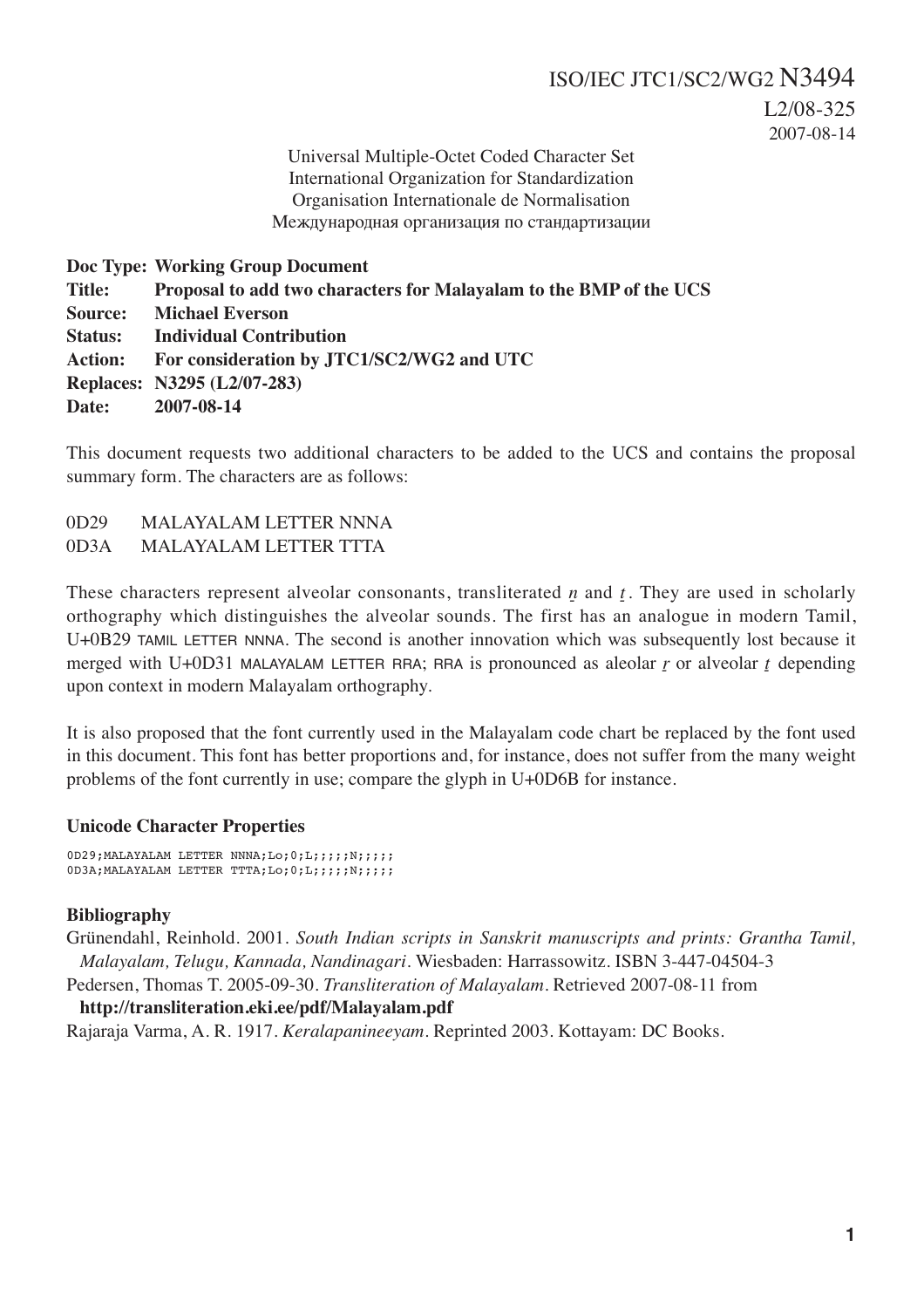| Sonorants (conjuncts p. 99) |             | ha  | ΟO                                |
|-----------------------------|-------------|-----|-----------------------------------|
| ya                          | $Q_{3}$ (0) | ļa  | ஒ. உல                             |
| ra                          | 0           | ļa  | S                                 |
| la                          | ല           | ŗа  | Ο                                 |
| va                          | വ           | ∤na | $\boldsymbol{\mathscr{K}}$<br>6D) |

**Figure 1.** Sample from Grünendahl 2001 showing NNNA.

|          |   | ISO 15919<br>$2000^{(1.0)}$     | UN<br>$1977^{(2.0)}$ | ALA-LC<br>1997(3.0)   |
|----------|---|---------------------------------|----------------------|-----------------------|
| @        |   | ta                              | ta                   | ta                    |
| IΩ       |   | tha                             | tha                  | tha                   |
| в        |   | da                              | da                   | da                    |
| ω        |   | dha                             | dha                  | dha                   |
| ന        |   | $na^{(1.4)}$                    | na                   | $\rm{na}$             |
| o l      |   | pa                              | pa                   | рa                    |
| ഫ        |   | pha                             | pha                  | pha                   |
| ்ப       |   | ba                              | ba                   | ba                    |
| 6        |   | bha                             | bha                  | bha                   |
| a        |   | ma                              | ma                   | ma                    |
| യ        |   | $ya^{(1.5)}$                    | ya                   | ya                    |
| Ø        |   | $\mathbf{r}$ a <sup>(1.6)</sup> | ra                   | Гa                    |
| o        |   | la                              | la                   | la                    |
| $\alpha$ |   | va                              | va                   | va                    |
| S        |   | śa                              | sha                  | śa                    |
| ∩9d      |   | sa                              | şha                  | şa                    |
| m        |   | sa                              | sa                   | sa                    |
| ഹ        |   | ha                              | ha                   | ha                    |
| ള        |   | ļа                              | ļa                   | ļa                    |
| 9        |   | ļa                              | la                   | Įа                    |
| O        |   | $Ia^{(1.6)(1.7)}$               | $I^{2^{(2.1)}}$      | $\mathbf{r}a^{(3.2)}$ |
| ഩ        | E | ņа                              |                      |                       |
| 14       | E | ta                              |                      |                       |

Figure 2. Sample from Pedersen 2005 showing NNNA and TTTA.

 $37.$   $\overline{\left\langle \leftarrow\right. },\left. \widehat{m}\right\vert }$  എന്ന $\overline{\left\langle \leftarrow\right. }$ വർഗ്ഗമാകട്ടെ, കവർഗ്ഗചവർഗ്ഗാദികൾപോലെ<br>സ്പർശങ്ങളിലുള്ള വർഗ്ഗംതന്നെ. $\overline{\left( \leftarrow\right)}$ ഖരം; $\overline{\left( n\right)}$  അനുനാസികം. അതിഖര മൃദുഘോഷങ്ങൾ തമിഴിൽ ഇല്ലല്ലോ. അതിനാൽ ഖരവും അനുനാസികവും മാത്രമേ ഉള്ളു. ഈ വർഗ്ഗത്തിന് സ്ഥാനം ദന്തമൂലത്തിനും മൂർദ്ധാവിനും മദ്ധ്യേ ഉള്ള (ഊനിന് അടുത്ത) പിൻഭാഗം എന്ന പ്രദേശം; അതിനാൽ ഈ വർഗ്ഗം വർത്സ്യം. അക്ഷരമാലയുടെ രചന ഉള്ളിൽനിന്നും വെളിയിലേക്കുള്ള സ്ഥാനക്രമംപ്രമാണിച്ചു ചെയ്യിട്ടുള്ളതാകയാൽ വർത്സ്യമായ $\sqrt{\phantom{a}}\,$ വർഗ്ഗത്തെ മൂർദ്ധന്യമായ ടവർഗ്ഗം കഴിഞ്ഞ് ദന്ത്യമായ തവർഗ്ഗത്തിനു മുൻപായി പഠി ക്കേണ്ടതായിരുന്നു; തമിഴുവൈയാകരണന്മാരാകളെ, സംസ്കൃതാക്ഷര ങ്ങളെ എല്ലാം മുറയ്ക്ക് എടുത്തതിൻെറശേഷം $\left\{ \mathbf{4},\mathbf{6}\right\}$ എന്ന ഈ വർഗ്ഗത്തെ ഉള്ളതിലും ഒടുവിൽ തള്ളിക്കളഞ്ഞുവെന്നേ ഉള്ളു.

**Figure 3.** Sample from Rajaraja Varma 1917 showing NNNA and TTTA.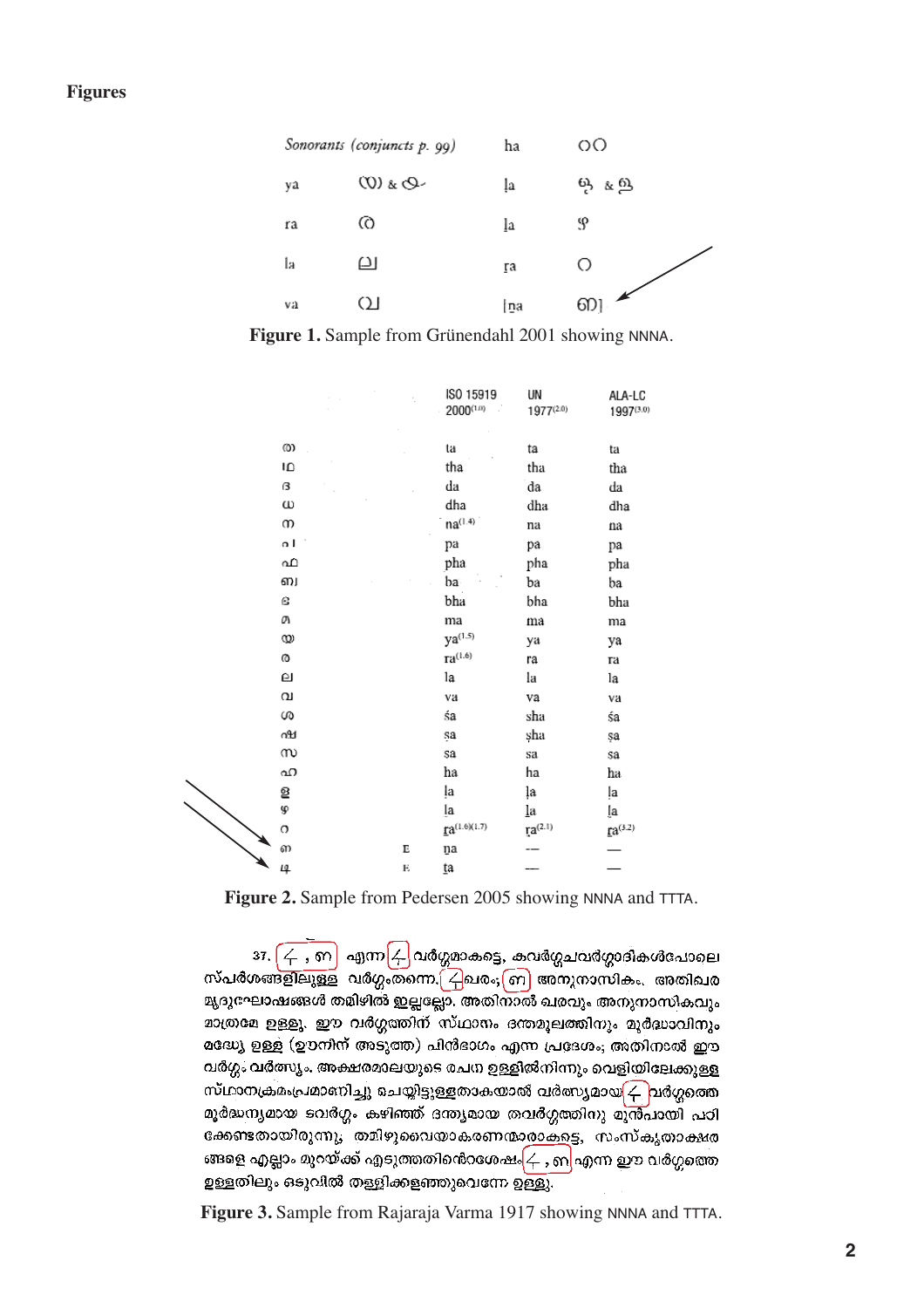|                           | 0D <sub>0</sub>                                               | 0D1         | 0D <sub>2</sub>             | 0D <sub>3</sub>          | 0D4                    | 0D <sub>5</sub> | 0D <sub>6</sub> | 0D7                      |
|---------------------------|---------------------------------------------------------------|-------------|-----------------------------|--------------------------|------------------------|-----------------|-----------------|--------------------------|
| $\boldsymbol{0}$          |                                                               | ഐ           | $\bigcirc$                  | $\boldsymbol{\Omega}$    | ၫ                      |                 | ൠ               | $J^{U}$                  |
| $\mathbf{1}$              |                                                               |             | $\omega$                    | $\Omega$                 | ್ಕ                     |                 | ௸               | $\mathfrak{D}$           |
| $\sqrt{2}$                | ಂ                                                             | 63          | QQ                          | $\Box$                   | ു                      |                 | ൎ               | ൲                        |
| $\ensuremath{\mathsf{3}}$ | $\mathbb{C} \stackrel{\circ}{\scriptstyle\circ} \mathbb{S}^0$ | 630         | ണ                           | $\underline{\mathbf{S}}$ | ୍ଥ                     |                 | ൡ               | $\sigma$                 |
| $\overline{4}$            |                                                               | ഔ           | $\circledcirc$              | $\mathbf{\mathcal{P}}$   | ु ।                    |                 |                 | <u>ති</u>                |
| $\sqrt{5}$                | $\omega$                                                      | ക           | $\Box$                      | $\Omega$                 |                        |                 |                 | ൵                        |
| $\,6\,$                   | ആ                                                             | வ           | $\beta$                     | $\omega$                 | ெ                      |                 | $\bigcirc$      |                          |
| $\overline{7}$            | ഇ                                                             | $\circ$     | $\omega$                    | ഷ                        | $\mathbb{C}$           | ാ               | $\Delta$        |                          |
| $\,8\,$                   | ഈ                                                             | $\Omega$    | $\infty$                    | m                        | ெ                      |                 | $\Omega$        |                          |
| $\boldsymbol{9}$          | $\mathbf{Q}$                                                  | ങ           | ഩ                           | $\Omega$                 |                        |                 | $\Omega$        | $\omega$                 |
| A                         | ഊ                                                             |             | _ച   പ <mark>  ഥ</mark> ு ൊ |                          |                        |                 |                 | $\phi \mid \mathfrak{m}$ |
| $\sf B$                   | ဗွ                                                            | <u>ഹ</u>    | വ                           |                          | $C^{\circ}$            |                 | $\bigcirc$      | ൻ                        |
| $\mathsf C$               | $00^{\circ}$                                                  | ஜ           | ബ                           |                          | ൌ                      |                 | <b>m</b>        | $\delta$                 |
| $\mathsf D$               |                                                               | $\omega$    | $\mathbf S$                 | $\int$                   | $\mathbb{R}^{\bullet}$ |                 | $\Theta$        | ൽ                        |
| $\mathsf E$               | എ                                                             | ண           | $\Omega$                    | ා                        |                        |                 | $\mathbf{Q}$    | ൾ                        |
| $\mathsf F$               | $\alpha$                                                      | $\mathsf S$ | $\infty$                    | ി                        |                        |                 | $\omega$        | ൿ                        |

# **Row OD: MALAYALAM**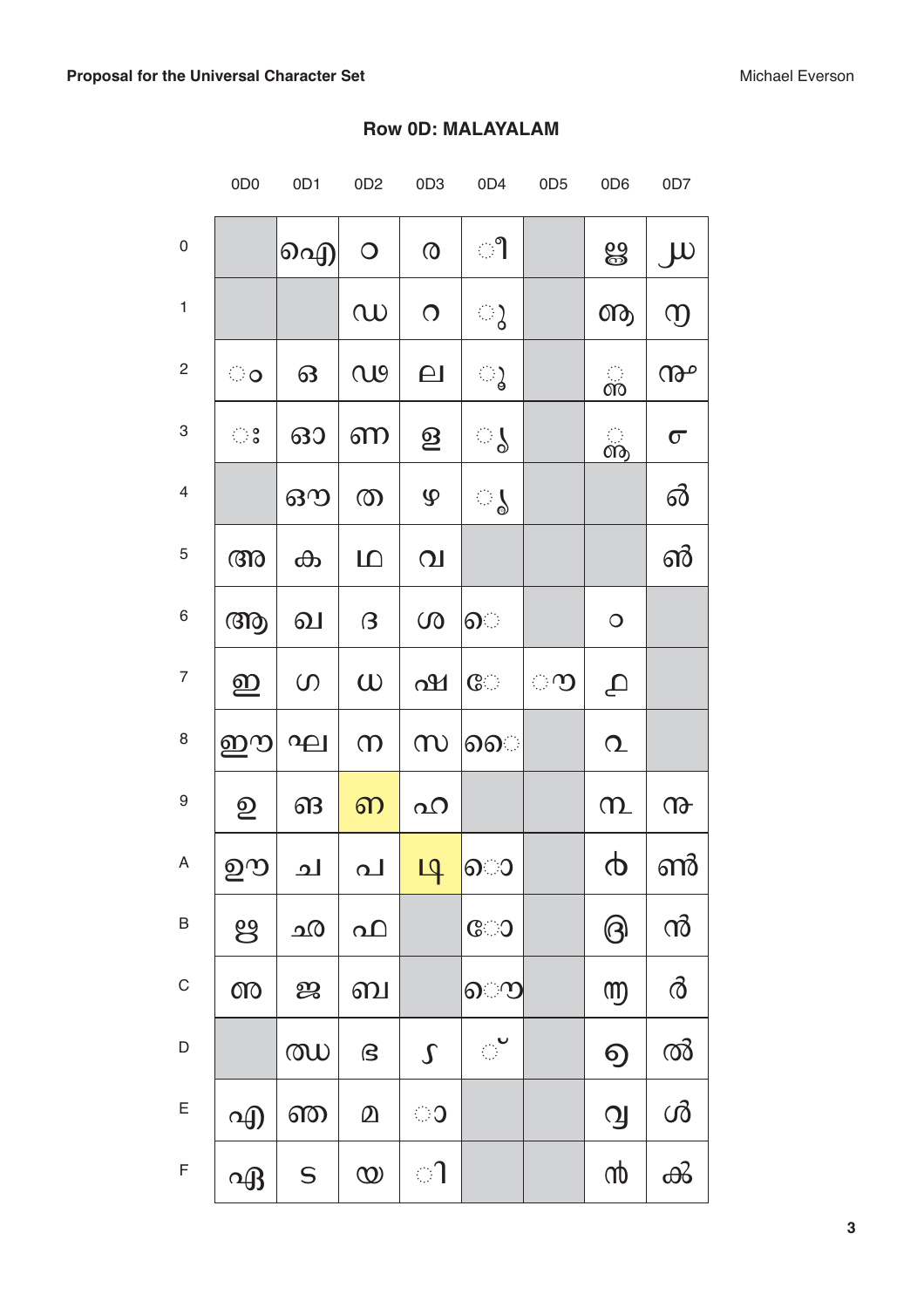# **Row 0D: MALAYALAM**

| hex | Name                                     |
|-----|------------------------------------------|
| 59  | (This position shall not be used)        |
| 5A  | (This position shall not be used)        |
| 5B  | (This position shall not be used)        |
| 5С  | (This position shall not be used)        |
| 5D  | (This position shall not be used)        |
| 5Е  | (This position shall not be used)        |
| 5F  | (This position shall not be used)        |
| 60  | MALAYALAM LETTER VOCALIC RR              |
| 61  | MALAYALAM LETTER VOCALIC LL              |
| 62  | MALAYALAM VOWEL SIGN VOCALIC L           |
| 63  | MALAYALAM VOWEL SIGN VOCALIC LL          |
| 64  | (This position shall not be used)        |
| 65  | (This position shall not be used)        |
| 66  | MALAYALAM DIGIT ZERO                     |
| 67  | MALAYALAM DIGIT ONE                      |
| 68  | MALAYALAM DIGIT TWO                      |
| 69  | MALAYALAM DIGIT THREE                    |
| 6A  | MALAYALAM DIGIT FOUR                     |
| 6В  | <b>MALAYALAM DIGIT FIVE</b>              |
| 6C  | MALAYALAM DIGIT SIX                      |
| 6D  | MALAYALAM DIGIT SEVEN                    |
| 6E  | MALAYALAM DIGIT EIGHT                    |
| 6F  | MALAYALAM DIGIT NINE                     |
| 70  | MALAYALAM NUMBER TEN                     |
| 71  | MALAYALAM NUMBER ONE HUNDRED             |
| 72  | MALAYALAM NUMBER ONE THOUSAND            |
| 73  | MALAYALAM FRACTION ONE QUARTER           |
| 74  | MALAYALAM FRACTION ONE HALF              |
| 75  | <b>MALAYALAM FRACTION THREE QUARTERS</b> |
| 76  | (This position shall not be used)        |
| 77  | (This position shall not be used)        |
| 78  | (This position shall not be used)        |
| 79  | MALAYALAM DATE MARK                      |
| 7A  | MALAYALAM LETTER CHILLU NN               |
| 7B  | MALAYALAM LETTER CHILLU N                |
| 7C  | MALAYALAM LETTER CHILLU RR               |
| 7D  | MALAYALAM LETTER CHILLU L                |
| 7E  | MALAYALAM LETTER CHILLU LL               |
| 7F  | MALAYALAM LETTER CHILLU K                |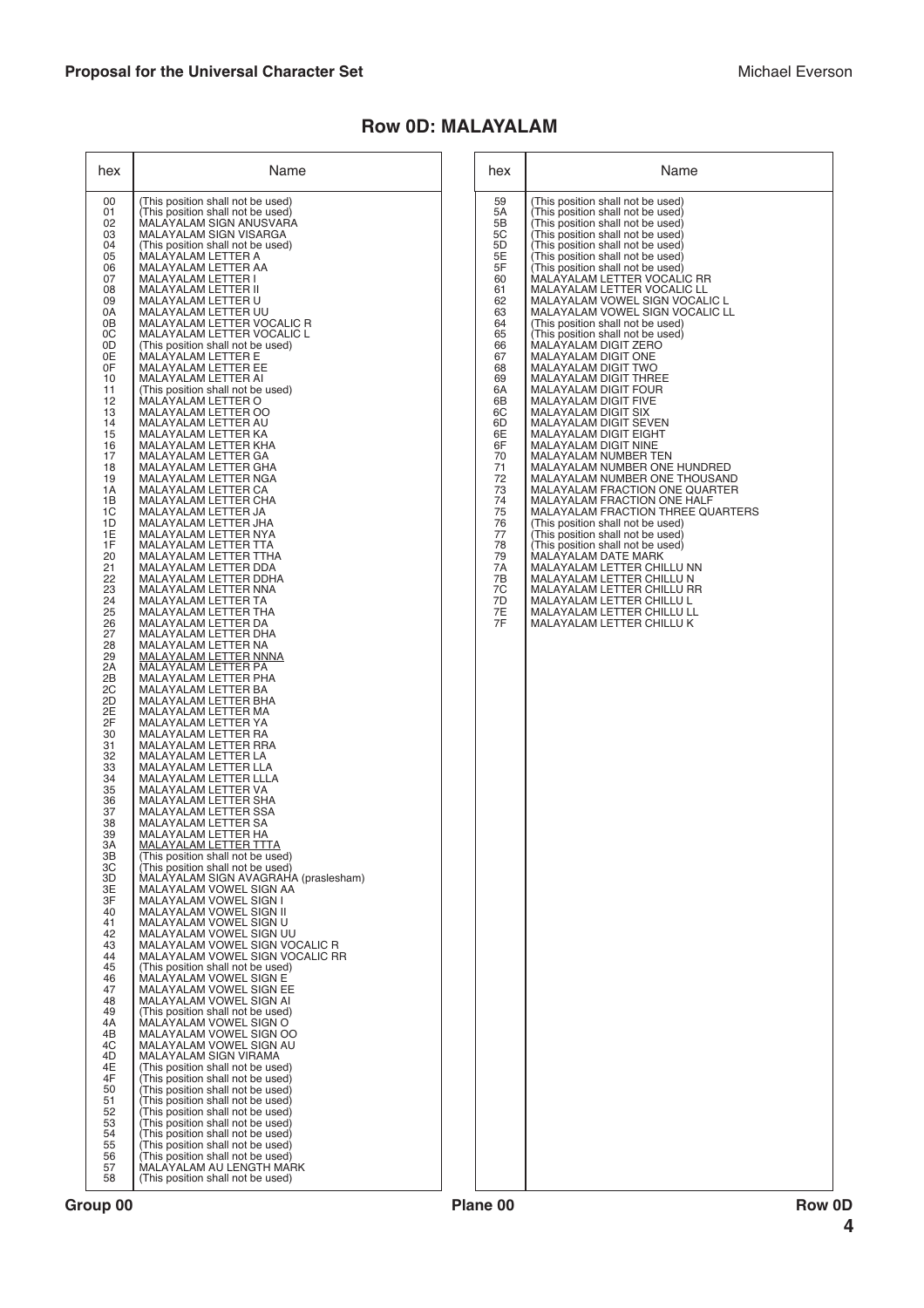## **A. Administrative**

1. Title Proposal for to add two characters for Malayalam to the BMP of the UCS. 2. Requester's name **Mi chael Ev ers o n** 3. Requester type (Member body/Liaison/Individual contribution) Individual contribution. 4. Submission date **2007-08-14** 5. Requester's reference (if applicable) 6. Choose one of the following: 6a. This is a complete proposal **Yes.** 6b. More information will be provided later

**No.**

## **B. Technical – General**

1. Choose one of the following:

1a. This proposal is for a new script (set of characters)

**No.**

1b. Proposed name of script

1c. The proposal is for addition of character(s) to an existing block

**Yes.**

1d. Name of the existing block

**Malayalam.**

2. Number of characters in proposal

**2 .**

3. Proposed category (A-Contemporary; B.1-Specialized (small collection); B.2-Specialized (large collection); C-Major extinct; D-Attested extinct; E-Minor extinct; F-Archaic Hieroglyphic or Ideographic; G-Obscure or questionable usage symbols)

## Category A.

4a. Is a repertoire including character names provided?

**Yes.**

4b. If YES, are the names in accordance with the "character naming guidelines" in Annex L of P&P document?

**Yes.**

4c. Are the character shapes attached in a legible form suitable for review?

**Yes.**

5a. Who will provide the appropriate computerized font (ordered preference: True Type, or PostScript format) for publishing the standard?

### **Mi chael Ev ers o n.**

5b. If available now, identify source(s) for the font (include address, e-mail, ftp-site, etc.) and indicate the tools used:

#### Michael Everson, Fontographer.

6a. Are references (to other character sets, dictionaries, descriptive texts etc.) provided?

**Yes.**

6b. Are published examples of use (such as samples from newspapers, magazines, or other sources) of proposed characters attached? **Yes.**

7. Does the proposal address other aspects of character data processing (if applicable) such as input, presentation, sorting, searching, indexing, transliteration etc. (if yes please enclose information)?

**Yes.**

8. Submitters are invited to provide any additional information about Properties of the proposed Character(s) or Script that will assist in correct understanding of and correct linguistic processing of the proposed character(s) or script. Examples of such properties are: Casing information, Numeric information, Currency information, Display behaviour information such as line breaks, widths etc., Combining behaviour, Spacing behaviour, Directional behaviour, Default Collation behaviour, relevance in Mark Up contexts, Compatibility equivalence and other Unicode normalization related information. See the Unicode standard at http://www.unicode.org for such information on other scripts. Also see Unicode Character Database http://www. unicode. org/Public/UNIDATA/ UnicodeCharacterDatabase.html and associated Unicode Technical Reports for information needed for consideration by the Unicode Technical Committee for inclusion in the Unicode Standard. **See above.**

# **C. Technical – Justification**

1. Has this proposal for addition of character(s) been submitted before? If YES, explain.

**Yes, in N3295.**

2a. Has contact been made to members of the user community (for example: National Body, user groups of the script or characters, other experts, etc.)?

**Yes.**

2b. If YES, with whom?

**C. J. Ci bu. Nag a Ganes an**